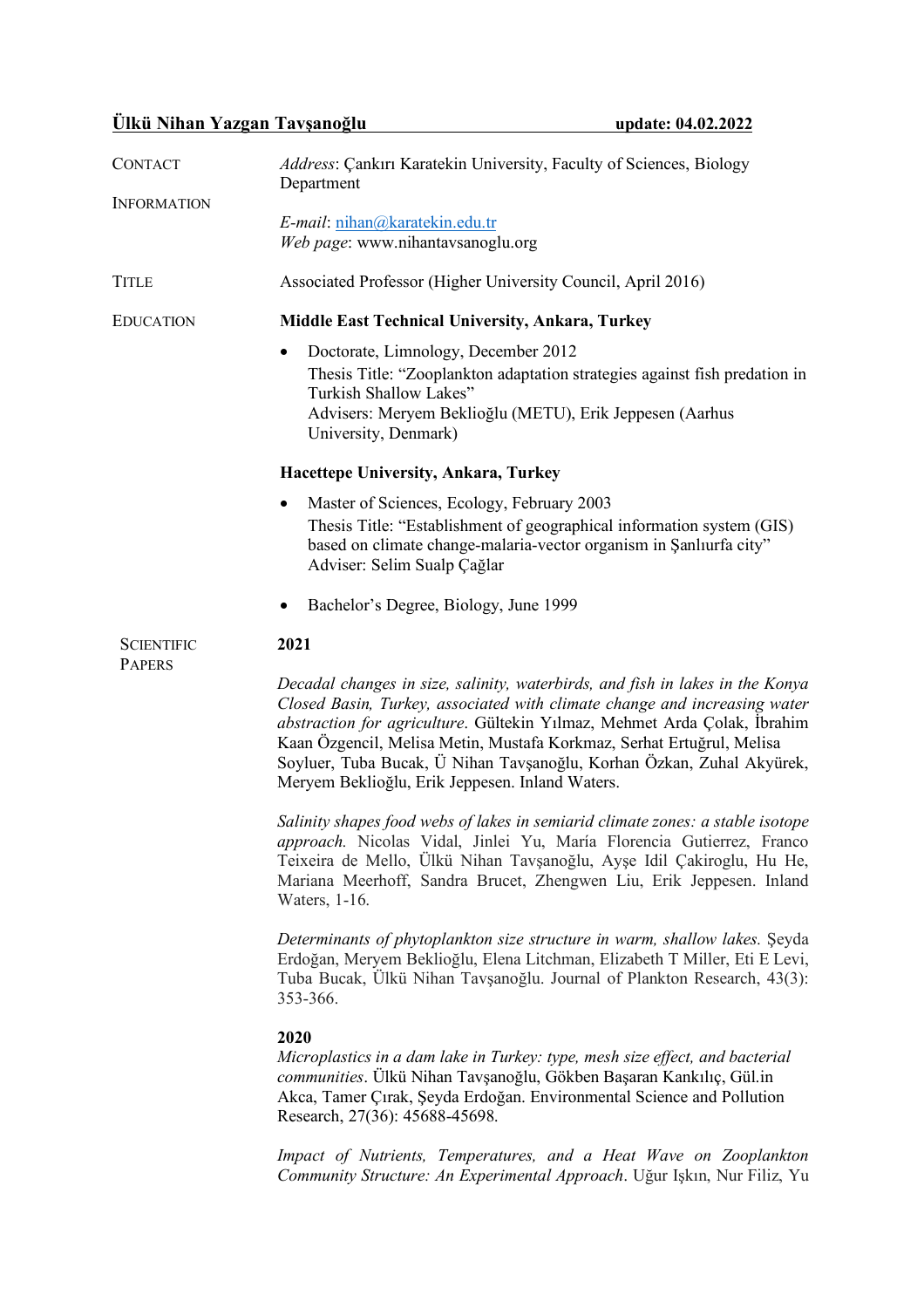Cao, Érika M Neif, Burak Öğlü, Torben L Lauridsen, Thomas A Davidson, Martin Søndergaard, Ülkü Nihan Tavşanoğlu, Meryem Beklioğlu, Erik Jeppesen. Water, 12(12): 3416.

*Influences of climate and nutrient enrichment on the multiple trophic levels of Turkish shallow lakes.* Meryem Beklioğlu, Tuba Bucak, Eti E Levi, Şeyda Erdoğan, Arda Özen, Nur Filiz, Gizem Bezirci, Ayşe İdil Çakıroğlu, Ü Nihan Tavşanoğlu, Didem Gökçe, Nilsun Demir, Müfit Özuluğ, Mustafa Duran, Korhan Özkan, Sandra Brucet, Erik Jeppesen. Inland Waters, 10(2): 173-185.

*Sub-lethal toxicities of zinc pyrithione, copper pyrithione alone and in combination to the indicator mussel species Unio crassus Philipsson, 1788 (Bivalvia, Unionidae)*. Nikola Třešňáková, A. Çağlan Günal, Gökben Başaran Kankılıç, Elif Paçal, Ü. Nihan Tavşanoğlu, Recep Uyar, Figen Erkoç. Chemistry and Ecology, vol:20 (4).

## **2019**

*Seasonal Dynamics of Riverine Zooplankton Functional Groups in Turkey: Kocaçay River Basin as a case study*. Ü. Nihan Tavşanoğlu & Nuray Emir Akbulut, Turkish Journal of Fisheries and Aquatic Sciences. DOI: 10.4194/1303-2712-v20\_1\_07 (SCI-Exp).

## **2018**

*A European Multi Lake Survey dataset of environmental variables, phytoplankton pigments and cyanotoxins.* Mantzouki vd. *Nature Scientific Data* DOI 10.1038/sdata.2018.226. (SCI-Exp)

*Temperature Effects Explain Continental Scale Distribution of Cyanobacterial Toxins.* Mantzouki vd. (44. /197 yazar). *Toxins*; 10, 156. DOI:10.33090/toxins10040156. (SCI)

*Impacts of environmental factors on Zooplankton taxonomic diversity in coastal lagoons in Turkey.* Nuray Akbulut, **Ü. Nihan Tavşanoğlu**. *Turkish Journal of Zoology*, DOI 10.3906/zoo-1704-37 (SCI-Exp)

*Modeling the effects of climatic and land use changes on phytoplankton and water quality of the largest Turkish freshwater lake: Lake Beyşehir.* Tuba Bucak, Dennis Trolle, **Ü. Nihan Tavşanoğlu**, A. İdil Çakıroğlu, Arda Özen, Erik Jeppesen, Meryem Beklioğlu. *Science of The Total Environment*; 802– 816. doi.org/10.1016/j.scitotenv.2017.11.258 (SCI)

*Patterns of microbial food webs of mediterranean shallow lakes with contrasting nutrient levels and predation pressures*. Arda Özen, **Ülkü Nihan Tavşanoğlu**, Ayşe İdil Çakıroğlu, Eti Ester Levi, Erik Jeppesen, Meryem Beklioğlu. *Hydrobiologia*, DOI 10.1007/s10750-017-3329-6 (SCI)

*Salinity shapes zooplankton taxa and functional diversity and has complex effects on size structure in lakes.* María Florencia Gutierrez, **Ülkü Nihan Tavsanoglu**, Nicolas Vidal, Jinlei Yu, Franco Teixeira de Mello, Ayşe Idil Çakiroglu, Hu He, Zhengwen Liu, Erik Jeppesen. *Hydrobiologia***,** DOI: 10.1007/s10750-018-3529-8 (SCI)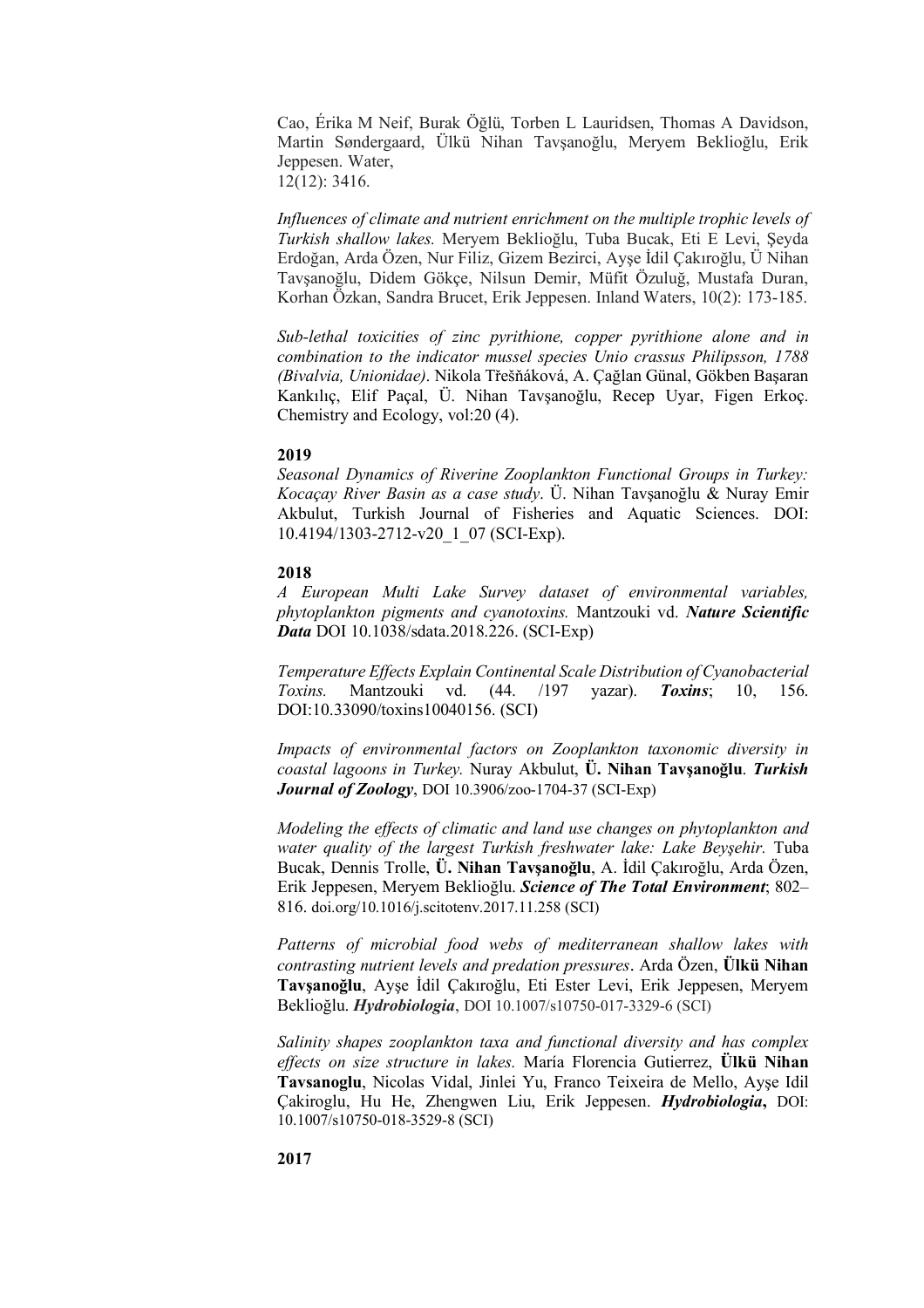*Effects of nutrient and water level changes on the composition and size structure of zooplankton communities in shallow lakes under different climatic conditions: a pan-European mesocosm experiment.* **Ü. Nihan Tavşanoğlu**, Michal Šorf, Konstantinos Stefanidis, Sandra Brucet, Semra Türkan, Helen Agasild, Didier L. Baho; Ulrike Scharfenberger, Josef Hejzlar, Eva Papastergiadou, Rita Adrian, David G. Angeler, Priit Zingel, Ayşe İdil Çakıroğlu, Arda Özen, Stina Drakere, Martin Søndergaard, Erik Jeppesen, Meryem Beklioglu. *Aquatic Ecology*, DOI 10.1007/s10452-017-9615-6 (SCI)

*Restoration of eutrophic lakes with fluctuating water levels: A 20-year monitoring study of 2 inter-connected lakes.* Meryem Beklioğlu, Tuba Bucak, Jan Coppens, Gizem Bezirci, **Ü. Nihan Tavşanoğlu**, A. İdil Çakıroğlu, Eti E. Levi, Şeyda Erdoğan, Nur Filiz, Korhan Özkan & Arda Özen**.** *Water*, DOI: 10.3390/w9020127 (SCI-Exp)

*Size-based interactions across trophic levels of the food web in shallow Mediterranean lakes.* Brucet S., **Tavşanoğlu U.N.**, Özen A., Levi E., Bezirci G., Çakıroğlu A.İ., Jeppesen E., Svenning J.-C., Ersoy Z., Beklioğlu M. *Freshwater Biology*, DOI 10.1111/fwb.12997 (SCI)

## **2016**

*Fish assemblage and diversity in lakes of western and central Turkey - role of geo-climatic and other environmental variables.* Thomas Boll, Eti E. Levi, Gizem Bezirci, Müfit Özuluğ, **Ülkü Nihan Tavşanoğlu**, Ayşe İdil Çakıroğlu, Seval Özcan, Sandra Brucet, Erik Jeppesen, Meryem Beklioğlu. *Hydrobiologia,* 771:31-44. DOI 10.1007/s10750-015-2608-3 (SCI)

*Impact of alternating wet and dry periods on long-term seasonal phosphorus and nitrogen budgets of two Mediterranean shallow lakes.* Jan Coppens, Arda Özen, **Ü. Nihan Tavşanoğlu**, Şeyda Erdoğan, Eti E. Levi, Ceylan Yozgatlıgül, Erik Jeppesen, Meryem Beklioğlu. *Science of The Total Environment*; DOI:10.1016j. scitotenv. (SCI)

*Inferring past environmental changes in three Turkish lakes from sub-fossil Cladocera.* Ayşe İdil Çakıroğlu¸Eti E. Levi, **Ü. Nihan Tavşanoğlu**¸ Gizem Bezirci, Şeyda Erdoğan, Nur Filiz, Thorbjørn Joest Andersen, Thomas A. Davidson, Erik Jeppesen, Meryem Beklioğlu. *Hydrobiologia,* DOI 10.1007/s10750-015-2581-x (SCI)

## **2015**

*Sized based diel migration of zooplankton in Mediterranean shallow lakes assessed from in situ experiments with artificial plants.* **Ülkü Nihan Tavşanoğlu**, Sandra Brucet, Eti Ester Levi, Tuba Bucak, Gizem Bezirci, Arda Özen, Liselotte S. Johansson, Erik Jeppesen, Meryem Beklioğlu. *Hydrobiologia,* DOI 10.1007/s10750-015-2192-6 (SCI)

*Temperature effects on body size of freshwater crustacean zooplankton from Greenland to the tropics.* Karl E. Havens, Ricardo Motta Pinto-Coelho, Meryem Beklioglu, Kirsten S. Christoffersen, Erik Jeppesen, Torben L. Lauridsen, Asit Mazumder, Ginette Méthot, Bernadette Pinel Alloul, **Ü. Nihan Tavşanoğlu**, Şeyda Erdoğan, Jacobus Vijverberg. *Hydrobiologia***,** DOI: 10.1007/s10750-014-2000-8 (SCI)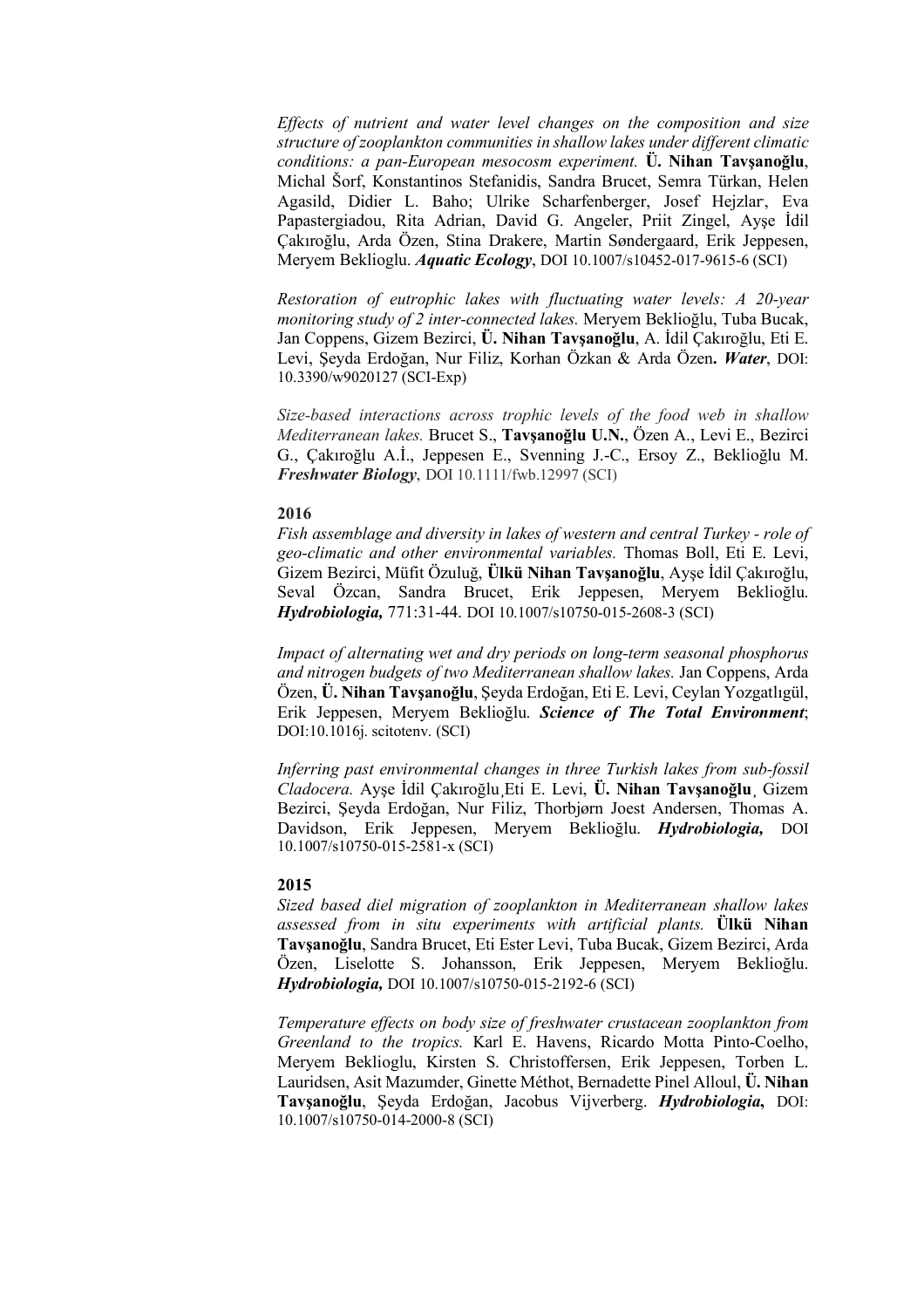*Effects of Salinity on Zooplankton Community Structure from Two Maar Lakes and One Freshwater Lake In Konya Closed Basin, Turkey.* **Ülkü Nihan Tavşanoğlu**, Reihaneh Malek, Nuray Akbulut. *Ekoloji,* 94:25-32*.* **(**SCI-Exp)

*Macroecological patterns of resilience revealed through a multinational, synchronised experiment.* Didier L. Baho, **Ü. Nihan Tavşanoğlu**, Michal Šorf, Kostantinos Stefanidis, Stina Drakare, Ulrike Scharfenberger, Helen Agasild, Meryem Beklioğlu, Josef Hejzlar, Rita Adrian, Eva Papastergiadou, Priit Zingel, Martin Søndergaard, Erik Jeppesen, David G. Angeler. *Sustainability,*  7:1142-1160*.* (SSCI)

## **2014**

*Relatedness between contemporary and surface sedıment sub-fossil cladocera assemblages in Turkish shallow lakes.* A. İdil Çakıroğlu, **Ü. Nihan Tavşanoğlu**, Thomas A. Davidson, Tuba Bucak, Arda Özen, Gürçay K. Akyıldız, Erik Jeppesen, Meryem Beklioğlu. *Journal of Paleolimnology,*  52:367-383. (SCI)

*Assessing climate change effects on shallow lakes: Design and assessment of a cross-European climate gradient mesocosm experiment.* Frank Landkildehus, Martin Søndergaard, Meryem Beklioglu, Rita Adrian, Davıd G. Angeler, Josef Hejzlar, , Eva Papastergiadou, Priit Zingel, Ayşe İdil Çakıroğlu, Ulrike Scharfenberger, Stina Drakare, Tiina Nõges, Michal Šorf, Konstantınos Stefanidis, **Ü. Nihan Tavşanoğlu**, Cristina Trigal, Aldoushy Mahdy, Christina Papadaki, Lea Tuvikene, Søren E. Larsen, Martin Kernan, Erik Jeppesen. *Estonian Journal of Ecology,* 63(2): 71-89. (ISI)

*Water level and fish-mediated cascading effects on the microbial communities in eutrophic warm shallow lakes: a mesocosm experiment.* Arda Özen, Tuba Bucak, **Ü. Nihan Tavşanoğlu**, Ayşe İdil Çakıroğlu, Eti Levi, Erik Jeppesen, Jan Coppens, Meryem Beklioğlu. *Hydrobiologia,* 740:25-35, 2 (SCI)

#### **2012**

*Sediment – not plants – is the prefered refuge for Daphnia against fish predation in Mediterranean shallow lakes: an experimental approach.* **Ü. Nihan Tavşanoğlu**, A. İdil Çakıroğlu, Şeyda Erdoğan, Mariana Meerhoff, Erik Jeppesen, Meryem Beklioglu. *Freshwater Biology*, 57: 795-802. (SCI)

*The influence of water level for macrophyte growth and trophic interactions in eutrophic Mediterranean shallow lakes: a mesocosm experiment with and without fish.* Tuba Bucak, Ece Saraoğlu, Eti Ester Levi, **Ü. Nihan Tavşanoğlu**, A. İdil Çakıroğlu, Erik Jeppesen& Meryem Beklioğlu. *Freshwater Biology*, 57:1631–1642. (SCI)

#### **2008**

*The vectorial capacity of Anopheles sacharovi in the malaria endemic area of Şanlıurfa, Turkey.* **Tavşanoğlu, N.,** Çağlar, S.S. *European Mosquito Bulletin***, 26:** 18-23. (ISI)

**UNDER** REVIEWS Lake Restoration and Management in a Climate Change Perspective. Beklioğlu, M., Bucak, T., Coppens, J., Bezirci, G., **Tavşanoğlu, N.**, Çakıroğlu, A.İ., Levi, E.E., Erdoğan, Ş., Filiz, N., Özkan, K., Özen, A., *Water*.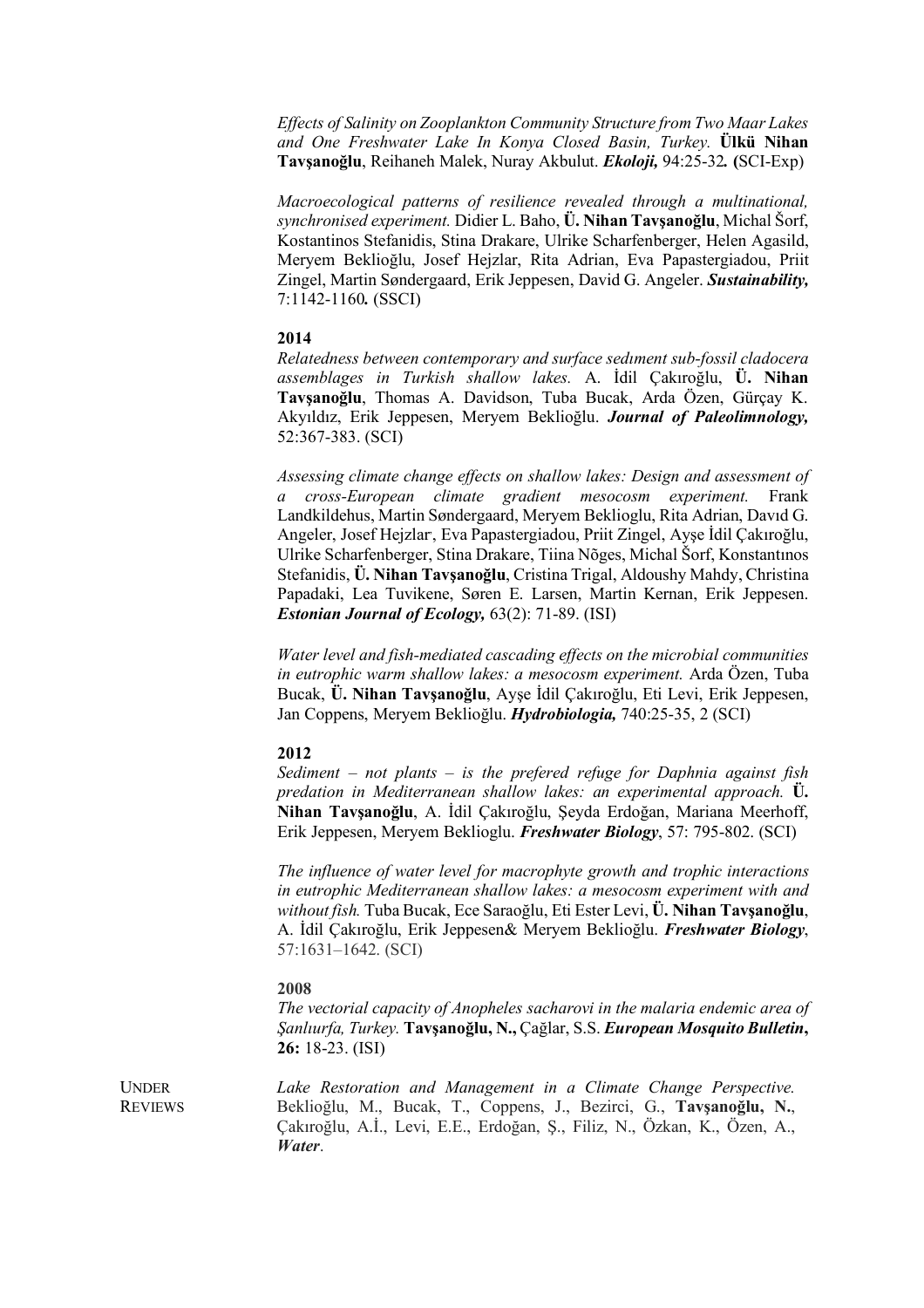| <b>RESEARCH</b><br><b>EXPERIENCES</b> | Post Doc Researcher<br>Chinese Academy of Science, Nanjing Geography and Limnology Institute<br>funded by University of Aarhus (Denmark). To investigate the lake food web<br>along the salinity gradient in Ulungur Province, China. In the project,<br>responsible for field and laboratory analysis with an international group. | July - August 2013      |  |
|---------------------------------------|-------------------------------------------------------------------------------------------------------------------------------------------------------------------------------------------------------------------------------------------------------------------------------------------------------------------------------------|-------------------------|--|
|                                       | <b>PhD</b> Researcher<br>To conduct field and laboratory analysis at Middle East Technical<br>University, Limnology Laboratory funded by Turkish Scientific Council<br>(TUBITAK).                                                                                                                                                   | $2007 - 2011$           |  |
|                                       | <b>PhD</b> Researcher<br>To conduct freshwater mesocosm experiments at National Environmental<br>Institute (NERI) in Silkeborg funded by SOAS Danish Fellowship                                                                                                                                                                     | September-December 2008 |  |
| <b>TEACHING</b><br><b>EXPERIENCES</b> | Bartin University, Department of Molecular Biology and Genetics<br>MBG 436 Genetic Resources and Conservation                                                                                                                                                                                                                       |                         |  |
|                                       | Bartin University, Department of Biotechnology<br>BYT 102, Cell<br>$\bullet$                                                                                                                                                                                                                                                        |                         |  |
| <b>OTHER</b><br><b>EXPERIENCES</b>    | Project Coordinator<br>Hacettepe Technology Transfer Center                                                                                                                                                                                                                                                                         | 2018                    |  |
|                                       | Project Coordinator<br>Turunç Peyzaj Ltd. Şti.                                                                                                                                                                                                                                                                                      | 2017                    |  |
|                                       | Project Specialist<br>Mavinci Software Sanayi Ticaret A.S.                                                                                                                                                                                                                                                                          | 2015-2016               |  |
|                                       | Translator<br><b>Turkish State of Meteorology</b><br><b>External Relationships</b>                                                                                                                                                                                                                                                  | 2004-2006               |  |
| <b>PROJECTS</b>                       | Researchers<br>7. Day 'N' NightZ (Global Lake Ecology Observatory Network-GLEON)                                                                                                                                                                                                                                                    |                         |  |
|                                       | <b>6.</b> Ecotoxicological Evaluation of Microplastics in Freshwater Ecosystems<br>Year: 2019- cont.<br>Funding: TUBİTAK ÇAYDAG 119Y031                                                                                                                                                                                             |                         |  |
|                                       | 5. Investigation of emergent contaminants in freshwater ecosystems.<br>Year: 2018- cont.<br>Funding: Gazi University BAP, (04/2018-08)                                                                                                                                                                                              |                         |  |
|                                       | 4. Determination of sensitive areas and water quality objectives in Turkish<br>Basins (Yeşilırmak ve Batı Karadeniz River Basins)<br>(Yeşilırmak ve Western Black Sea River Basin)<br>Year: 2014-2015<br>Funding: TUBİTAK-MAM                                                                                                       |                         |  |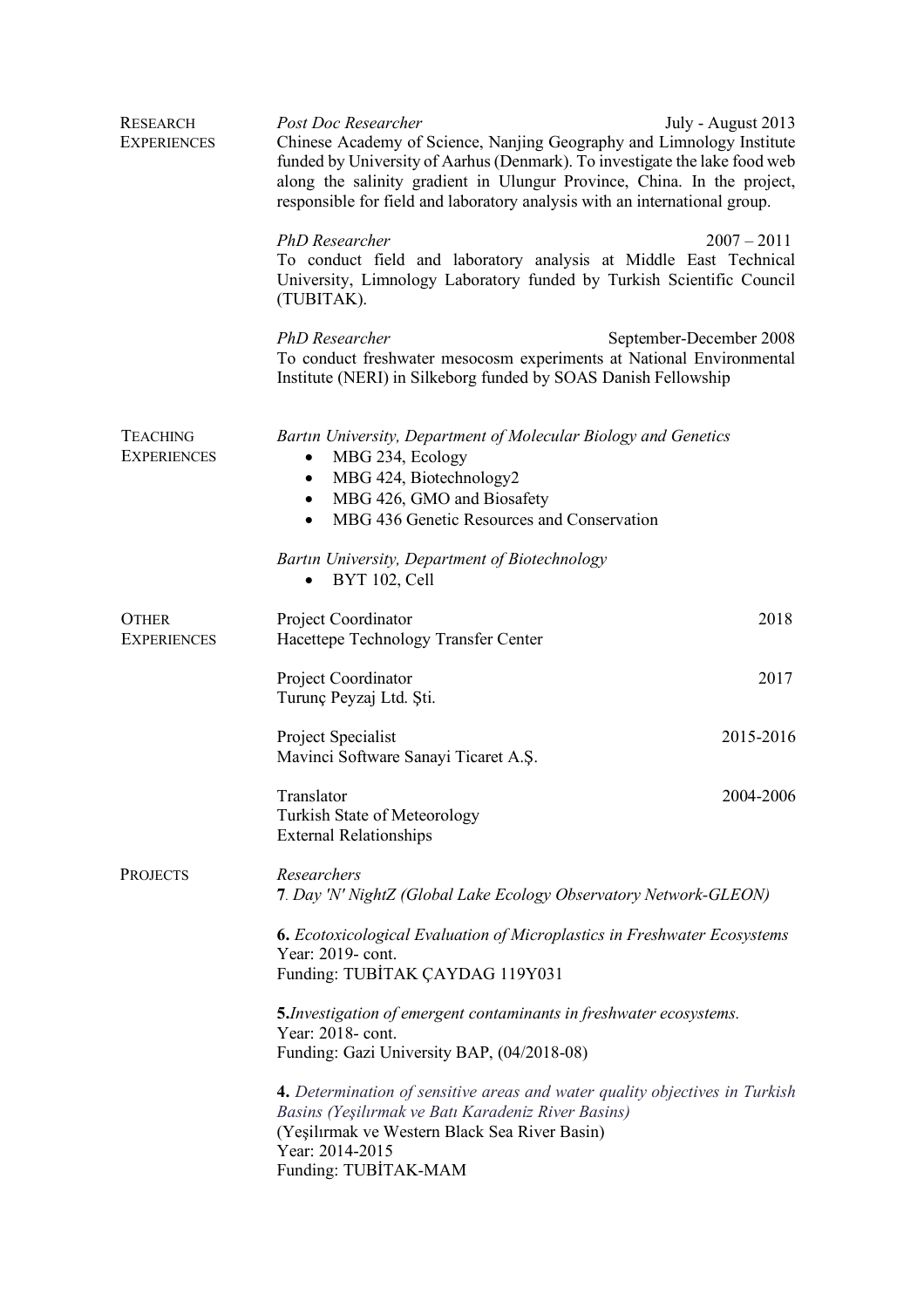**3.** *The Investigation of the Aquatic Biodiversity of Susurluk Lagoons* Year: 2013-2015 Funding: Hacettepe University BAP, (BAP-013 D11 818 001-430)

**2.** *The Investigation of the Aquatic Biodiversity of Kocaçay River* Year: 2013-2015 Funding: Hacettepe University BAP, (BAP-013 D11 818 002-427)

**1.***Adaptation to Climate Change and Protection of Biodiversity through Conserving and Sustainable Use of Wetlands in Turkey* Year: 2009-2011 Funding: Deustche Gesellschaft Technise Zusammenarbeit (GTZ)

*Consultancy*

**12.** *Akyatan and Tuzla Lagoons Management Plan*. By Natural Research Association for Turkish Ministry of Forestry and Water Affairs (Ecologist). **2018-cont.**

**11***. Determination of Water Food Print in Kızılırmak Wetland and Bird Sanctuary*. By TURUNÇ Peyzaj fort he Municipality of (Hydrobiologist/Ecologist). **2017-2018.**

**10.** *Kızılırmak Wetland and Bird Sanctuary Management Plan*. By TURUNÇ Peyzaj for Turkish Ministry of Environment and Urbanisation (Coordinator). **2017**

**9.** *Investigation of biodiversity and sustainable usage in Rize region.* By ANADOKU for Turkish Ministry of Forestry and Water Affairs. (Coordinator Assistance). **2013**

**8***. Investigation of biodiversity and sustainable usage in Erzurum region.* By ANADOKU for Turkish Ministry of Forestry and Water Affairs. (Coordinator). **2013**

**7***. Investigation of Biodiversity in Lake Tuzla-Palas*. By ANADOKU for Turkish Ministry of Forestry and Water Affairs. (Coordinator). **2012**

**6.** *Invesitgation of Biodiversity in Lake Nazik*. By Lesmanat for Turkish Ministry of Forestry and Water Affairs. (Limnologist). **2012**

**5.** *Investigation of biodiversity in İron Marshes*. By Lesmanat for Turkish Ministry of Forestry and Water Affairs. (Limnologist) **2012**

**4.** *Hürmetçi Marshes wetland Management Plan*. By ODOPEM for Turkish Ministry of Forestry and Water Affairs. (Zoologist) **2011**

**3.** *Lake Hazar wetlands Management Plant*. By AnaDOKU for Turkish Ministry of Forestry and Water Affairs. (Ecologist) **2010**

**2.** *Akyatan Lagoons Management Plan*. By KAD for Turkish Ministery of Forestry and Water Affairs. (Adviser assistance) **2010**

**1.***Development Plan of Mesir Natual Park*. By TURUNÇ Peyzaj for Turkish Ministry of Forestry and Water Affairs. (Biologist). **2009**

*Fellowships*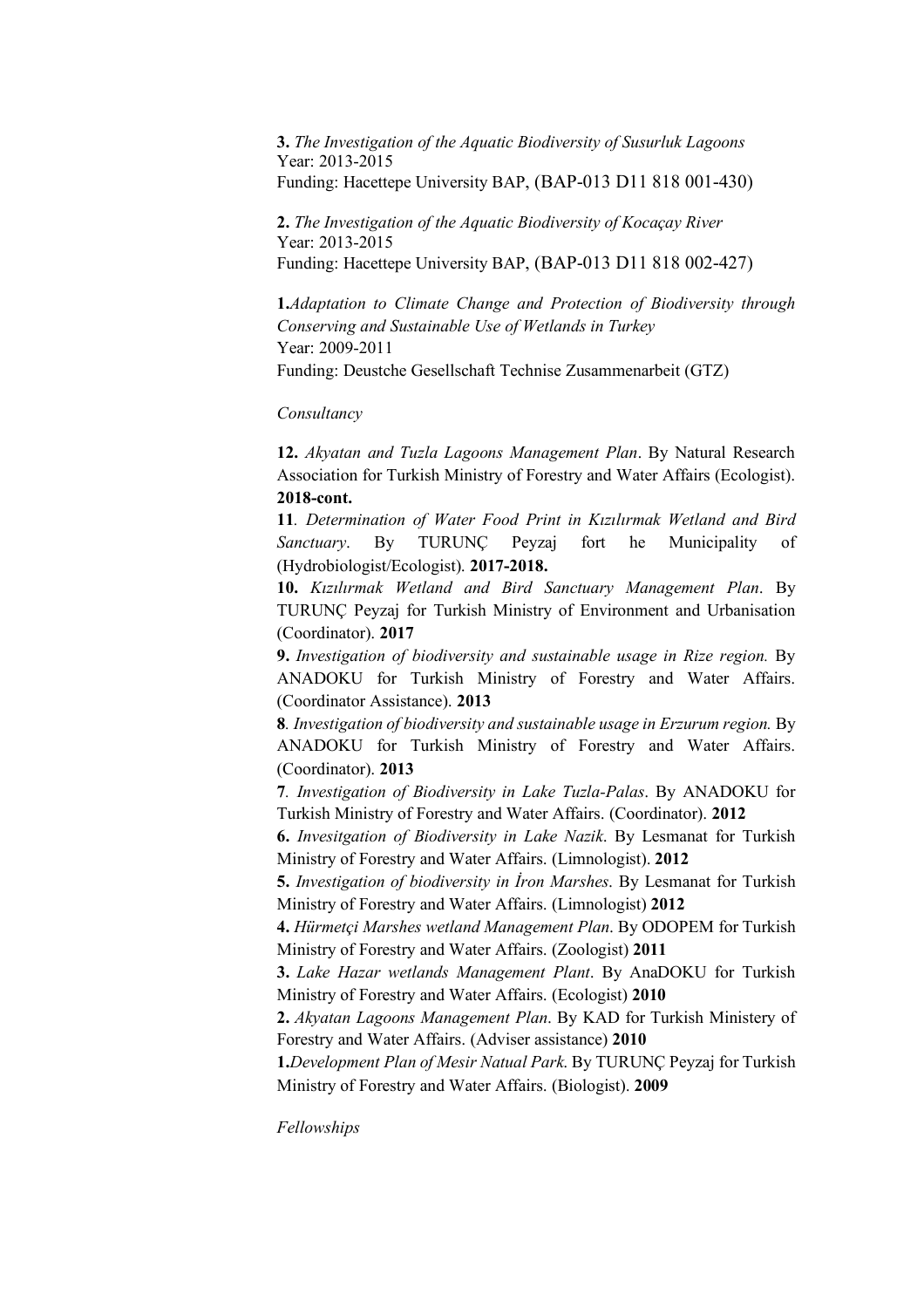|                                    | <b>5.</b> Adaptive strategies to Mitigate the Impacts of Climate Change on<br>European Freshwater Ecosystems"<br>Year: 2010-2013<br>Funding: EU-FP7 project no 244121<br>Project Coordinator: University College of London                                                                                                                                                                |
|------------------------------------|-------------------------------------------------------------------------------------------------------------------------------------------------------------------------------------------------------------------------------------------------------------------------------------------------------------------------------------------------------------------------------------------|
|                                    | 4. Determination of Mitigation and Adaptation Strategies by Determining<br>the Role and Factors Affecting the Development of Submerged Macrophytes<br>in the Past, Present and Future Warmer Conditions in Shallow Lakes in the<br>Mediterranean Climatic Region<br>Year: 2010-2012<br>Funding: TUBİTAK ÇAYDAG 110Y12                                                                     |
|                                    | 3. The conservation of Turkish shallow lakes by determining the interactions<br>between their ecological structure, climate and anthropogenic use with<br>holistic and sensitive methods and the development of strategies for their<br>restoration<br>Year: 2007-2009<br>Funding: TUBITAK-CAYDAG-105Y332                                                                                 |
|                                    | 2. Determining the effects warming induced salinity, temperature and<br>pesticides on Daphnia population dynamics<br>Year: 2006<br>Funding: TUBITAK CAYDAG-104Y308                                                                                                                                                                                                                        |
|                                    | <b>1.</b> Malaria and Cutaneous Leishmaniasis control trial using Pyrethroid<br><i>imprennated bednets in SE Anatolia-Turkey</i> " (Bursiyer)<br>Year: 2000-2003<br>Funding: World Health Organisation, Turkish Ministry of Health, Hacettepe<br>University, Aventis                                                                                                                      |
| <b>QUALIFICATIONS</b>              | Language: Turkish (mother tongue); English, Spanish (A2)<br>Software: R. Statistica, SigmaStat, SigmaPlot                                                                                                                                                                                                                                                                                 |
| <b>CERTIFICATES</b>                | Traineers of Tranee (Hacettepe Unv.), Driving Licence (B class), CMAS *<br>Diver, Work Safety, Language Certificate (Holborn Language School,<br>London)                                                                                                                                                                                                                                  |
| PROFFESSIONAL<br><b>ACTIVITIES</b> | Reviewer-Scientific Journals<br>Hydrobiology, Environmental Science and Pollution Research, International<br>Review of Hydrobiology; Applied Ecology and Environmental Research;<br>The Journal of Animal and Plant Sciences                                                                                                                                                              |
|                                    | <i><b>Organizations</b></i><br>Ecology and Evolutionary Symposium-2018, Turkey; Scientific<br>Committee<br>8. International Shallow Lakes-2014, Turkey; Organizing Committee<br>Size Diversity As a Measure of Biological Community Structure:<br>Response to Antropogenic Effects including eutrophication, climate<br>change in Aquatic Ecosystems", 28 January, METU, Ankara; Workshop |

Organizing Committee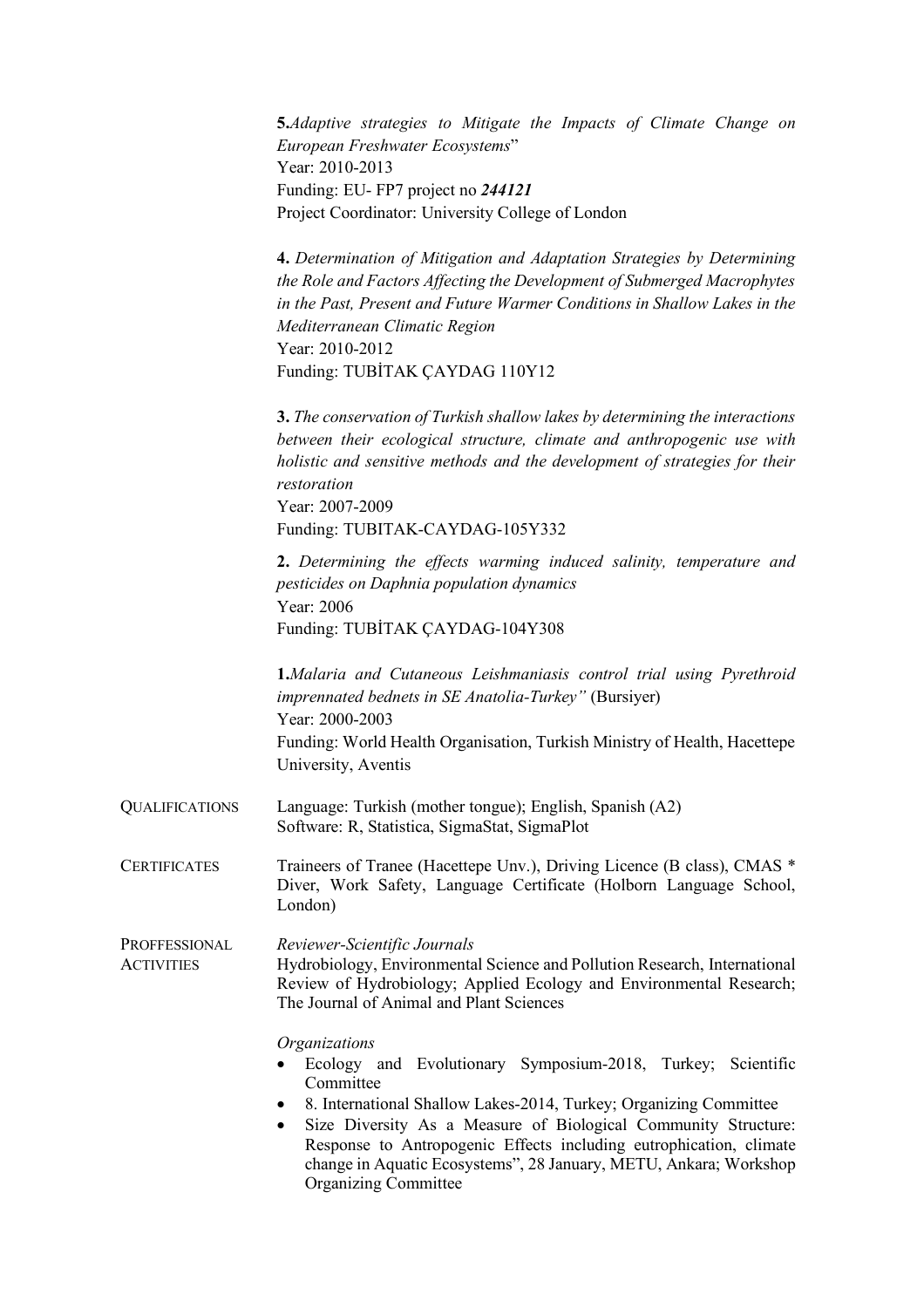| <b>MEMBERSHIPS</b> | Ecology and Evolutionary Biology Society of Turkey<br>Natural Researches Association (Turkey)<br>Limnology Association (Turkey) | $2016$ -cont.<br>$2010$ -cont.<br>$2012$ -cont. |
|--------------------|---------------------------------------------------------------------------------------------------------------------------------|-------------------------------------------------|
| ADWARD             | Serhat Özyar Young Scientist Thesis Honor Award                                                                                 | 2014                                            |

- POPULAR PAPERS *Malaria-Climate Relations.* **Yazgan- Tavşanoğlu, N**. Dört Mevsim Meteoroloji Bülteni, 37. **2006** (in Turkish)
- **PRESENTATIONS ORAL 29.***Evaluation of UNESCO Candidate Wetland Ecosystems: Kızılırmak Delta as A Case Study*. Bilal Şahin, Kİraz Erciyas Yavuz, Osman Çetinkaya, Şehnaz Şener, Erhan Şener, Mustafa Güler, Mehtap Ercan, Şeyma Balcı, **Ülkü Nihan Tavşanoğlu**, Seda Yıldız, Rabia Nurhan Dündar. International Ecology Symposium, 19-23 June **2018**, Kastamonu, Turkey.

**28.** *Çankırı ili Eldivan ve Şabanözü İlçelerindeki Göletlerde Fitoplankton türleri ile Çevresel Parametreler Arasındaki İlişkinin Belirlenmesi.* Arda Özen, **Ü. Nihan Tavşanoğlu.** 7. National Limnology Symposium, 31 August-2 September **2016**, Mersin, Turkey.

**27.** *Impact of Heat waves along with Eutrophication on Zooplankton Community Structure.* Uğur Işkın, Nur Filiz, **U. Nihan Tavşanoğlu** , Erik Jeppesen, Meryem Beklioğlu, Yu Cao, Érika M. Neif, Torben L. Lauridsen, Tuba Bucak, Thomas A. Davidson, Martin Søndergaard. 33. SIL Congress, 31 July- 5 August **2016**, Torino.

**26.** *Zooplankton community structure under the impacts of heat waves and nutrient enrichment: A mesocosm approach.* Uğur Işkın, **U. Nihan Tavşanoğlu**, Nur Filiz, Erik Jeppesen, Meryem Beklioğlu, Yu Cao, Érika M. Neif, Torben L. Lauridsen, Tuba Bucak, Thomas A. Davidson, Martin Søndergaard. 3rd. Ecology and Evolutionary Biology Symposium, 31 August-1 September **2016,** Ankara, Turkey.

**25.** *A study of 24 lakes in a semiarid region, Xingjian North West China*. Vidal, N., Yu, J., Gutierrez, M.F., Texieira de Mello, F., **Tavşanoğlu, Ü. N**., Çakıroğlu, A. İ., He, H., Meerhoff, M., Liu, Z., Jeppesen, E. Salinity shapes food webs in lakes: XV. Congresso Brasileiro de Limnologia, 12-16 June **2015,** Maringa.

**24.** *Causes and Ecological impacts of water level and salinity changes on Shallow Lakes.* Beklioğlu, M., Bucak, T., Coppens, J., Levi, E., Çakıroğlu, İ., **Tavşanoğlu, N.**, Bezirci, G., Erdoğan, Ş., Filiz, N., Menezes, R., Brucet, S., Naselli-Flores, L., Papastergiadou, E., Stefanidis, K., Nõges, T., Nõges, P., Attayde, J.L., Kernan, M., Søndergaard, M., Jeppesen, E. 8<sup>th</sup> Shallow lakes Conference, 12-17 October **2014,** Antalya, Turkey.

**23.** *Impacts of wet and drought periods on the long-term seasonal phosphorus and nitrogen budgets of two shallow Mediterranean lakes.* Coppens, J., Erdoğan, Ş., **Tavşanoğlu, Ü.N.**, Bucak, T., Özen, A., Jeppesen,E., Beklioğlu, M. 8th Shallowlakes Conference, 12-17 October **2014,** Antalya, Turkey.

**22.** *Fish community structure and diversity of Turkish shallow lakes.* Boll, T., Filiz, N., Bezirci, G., Levi, E.E., **Tavşanoğlu, Ü.N.**, Brucet, S., Jeppesen, E., Beklioğlu, M. 8<sup>th</sup> Shallowlakes Conference, 12-17 October 2014, Antalya, Turkey.

**21.** *Impact of top down and bottom up controls on microbial food webs of Turkish shallow lakes.* Özen, A., **Tavşanoğlu, Ü.N.**, Çakıroğlu, A.İ., Levi, E.E:, Jeppesen, E., Beklioğlu, M. 8th Shallowlakes Conference, 12-17 October **2014,** Antalya, Turkey.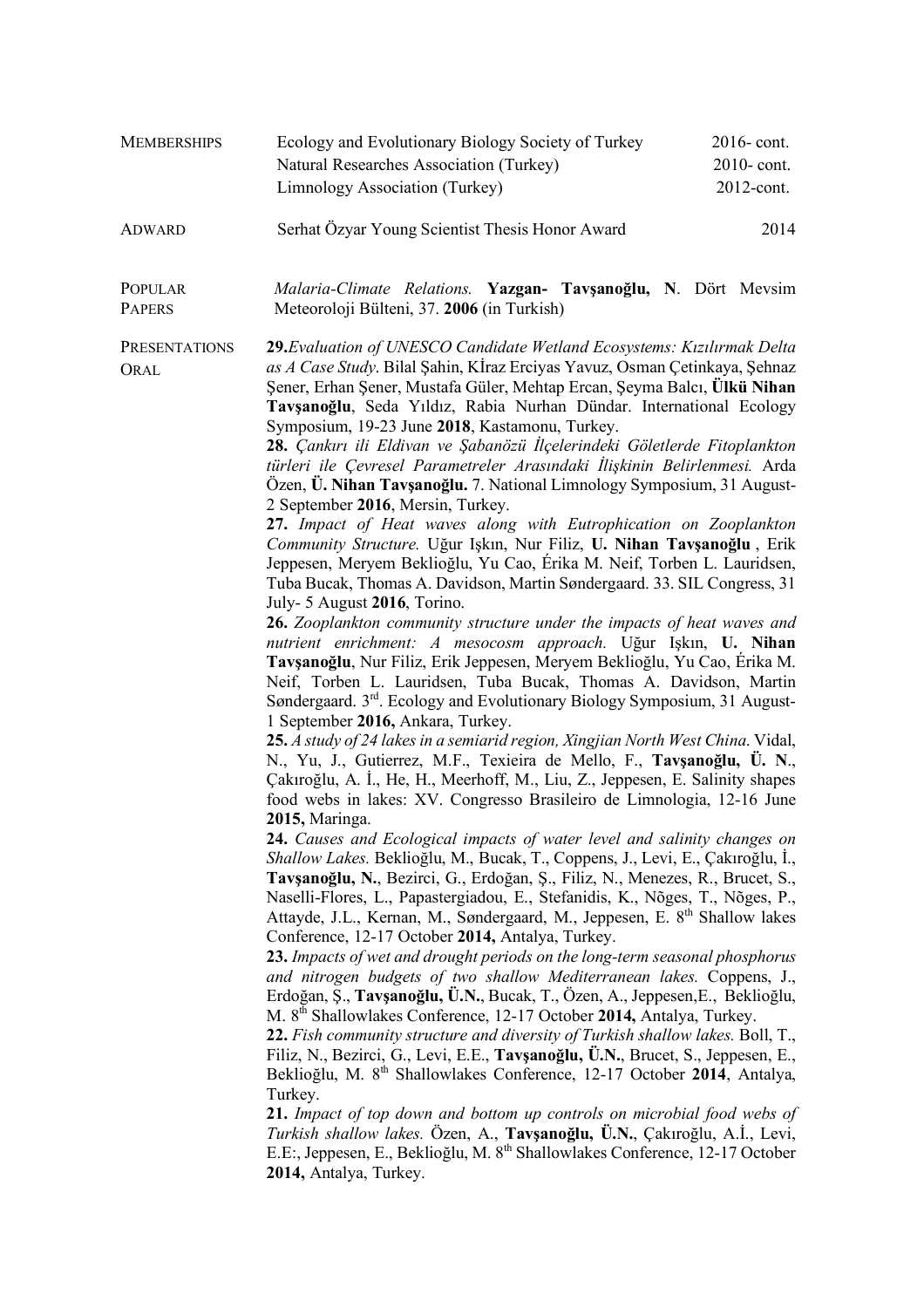**20.***Factors that Control Zooplankton Community Structure and Diversity in Turkish Shallow Lakes.* **Tavşanoğlu, Ü.N.**, Levi, E.E., Bezirci, G., Çakıroğlu, A.İ., Bucak, T., Özen, A., Filiz, N., Jeppesen, E., Beklioğlu, M. 8<sup>th</sup> Shallow lakes Conference, 12-17 October **2014**, Antalya, Turkey.

**19.** *İklim, Ötrofikasyon Ve Su Seviyesi Değişimlerinin Fitoplankton Çeşitliliğine Etkisinin Mezokozm Deneyi İle Belirlenmesi*. Nur Filiz, Şeyda Erdoğan, Meryem Beklioğlu, **Ü. Nihan Tavşanoğlu**, Kersti Kangro, Tõnu Feldmann, Josef Hejzlar, Michal Šorf, Eva Papastergıadou, Konstantinos Stefanıdıs, Ulrike Scharfenberger, Aldoushy Mahdy, David G. Angeler, Didier Ludovic Baho, Martin Søndergaard, Erik Jeppesen. II. National Wetlands Symposium, 22-25 October **2013**, Samsun.

**18.** *Does high size diversity of predator assamblages enchances size diversity at lower trophic levels?* Sandra Burcet, **Nihan Tavşanoğlu**, Arda Özen, Eli Levi, GizemBezirci, İdil Çakıroğlu, Erik Jeppesen, Meryem Beklioğlu. 32. SIL Congress, 4-9 August, Budapest, Hungary.

**17.** *Influence of climate and nutrient enrichment on Ecology of Mediterranean Shallow Lakes of Turkey: Space for Time Approach* Beklioğlu, M., Çakıroğlu, A. İ., **Tavşanoğlu, Ü.N.**, Levi, E.E., Özen, A., Brucet, S., Bezirci, G., Bucak, T., Özkan, K., Oğuzkurt, D., Jeppesen, E. 32. SIL Congress, 4-9 August, Budapest, Hungary.

**16.** *Ülkemiz Sığ Göllerinin Yerel ve İstilacı Balık Faunası ve Faunayı Etkileyen Faktörler.* Thomas Boll, Eti E. Levi, **Ü.N. Tavşanoğlu**, Gizem Bezirci, Müfit Özuluğ, A. İdil Çakıroğlu, Şeyda Erdoğan, Seval Özcan, Ümmühan Aslan, Meryem Beklioğlu. 12-14 June, **2013**, İstanbul, Turkey

**15.***İklim Değişiminin Sığ Göllerin Yapı ve İşlevleri Üzerindeki Etkileri: Zaman Yerine Mekan Yaklaşımı.* **Ü. Nihan Tavşanoğlu**, A.İdil Çakıroğlu, E.Ester Levi, Arda Özen, Tuba Bucak, Gizem Bezirci, Didem Oğuzkurt, Korhan Özkan, Erik Jeppesen, Meryem Beklioğlu. 5. National Limnology Symposium,26-29 August **2012,** Isparta, Turkey.

**14.** *Beyşehir Gölü Havza Ölçekli Ekolojik İzleme.* Tuba Bucak, A. İdil Çakıroğlu, **Ü. Nihan Tavşanoğlu**, Eti Ester Levi, Gizem Bezirci, Nur Filiz, Şeyda Erdoğan, Arda Özen, Deniz Önal, Jan Coppen & Meryem Beklioğlu. 5. National Limnology Symposium, 26-29 August **2012,** Isparta.

**13.***Küresel İklim Değişikliğinin Ötrofikasyon ve Hidroloji Etkileşiyle Birlikte Göl Ekosistem Yapı ve Dinamiklerine etkileri: Mezokozm Deneyi.* **Ü. Nihan Tavşanoğlu**, A. İdil Çakıroğlu, Şeyda Erdoğan, Tuba Bucak, Nur Filiz, E.Ester Levi, Arda Özen, Gizem Bezirci, Meryem Beklioğlu. 5. National Limnology Symposium, 26-29 Ağustos **2012,** Isparta, Turkey.

**12.** *Su seviyesi ve nutrient değişikliklerinin perifiton-makroomurgasız etkileşimleri üzerine etkisi: Mezokozm deneyi.* Nur Filiz, A. İdil Çakıroğlu, **Ü. Nihan Tavşanoğlu**, Şeyda Erdoğan, Tuba Bucak, E.Ester Levi, Arda Özen, Gizem Bezirci, Meryem Beklioğlu. 5. National Limnology Symposium, 26- 29 August **2012,** Isparta, Turkey.

**11.** *Besin Tuzları, Avlanma Baskısı ve Küresel Isınmanın Ülkemizdeki Bazı Sığ Göllerdeki Mikrobik Çevrim Üzerindeki Etkileri*. Arda Özen, **Ü. Nihan Tavşanoğlu,** A. İdil Çakıroğlu, E.Ester Levi, Gizem Bezirci, Erik Jeppesen, Meryem Beklioğlu. 5. National Limnology Symposium, 26-29 August **2012,** Isparta, Turkey.

**10.** *Prelimneray Study on Native & Non-native Fish Species Community in Shallow Lakes of Turkey.* **Ü. Nihan Tavşanoğlu**, A. İdil Çakıroğlu, Eti E. Levi, Arda Özen, Korhan Özkan, Didem Oğuzkurt,Tuba Bucak, Gizem Bezirci, Erik Jeppesen & Meryem Beklioğlu, International workshop for assesing the impats of non-native freshvater fishes in the Mediterranean region*,* 25-29 Ekim **2010,** Muğla, Turkey.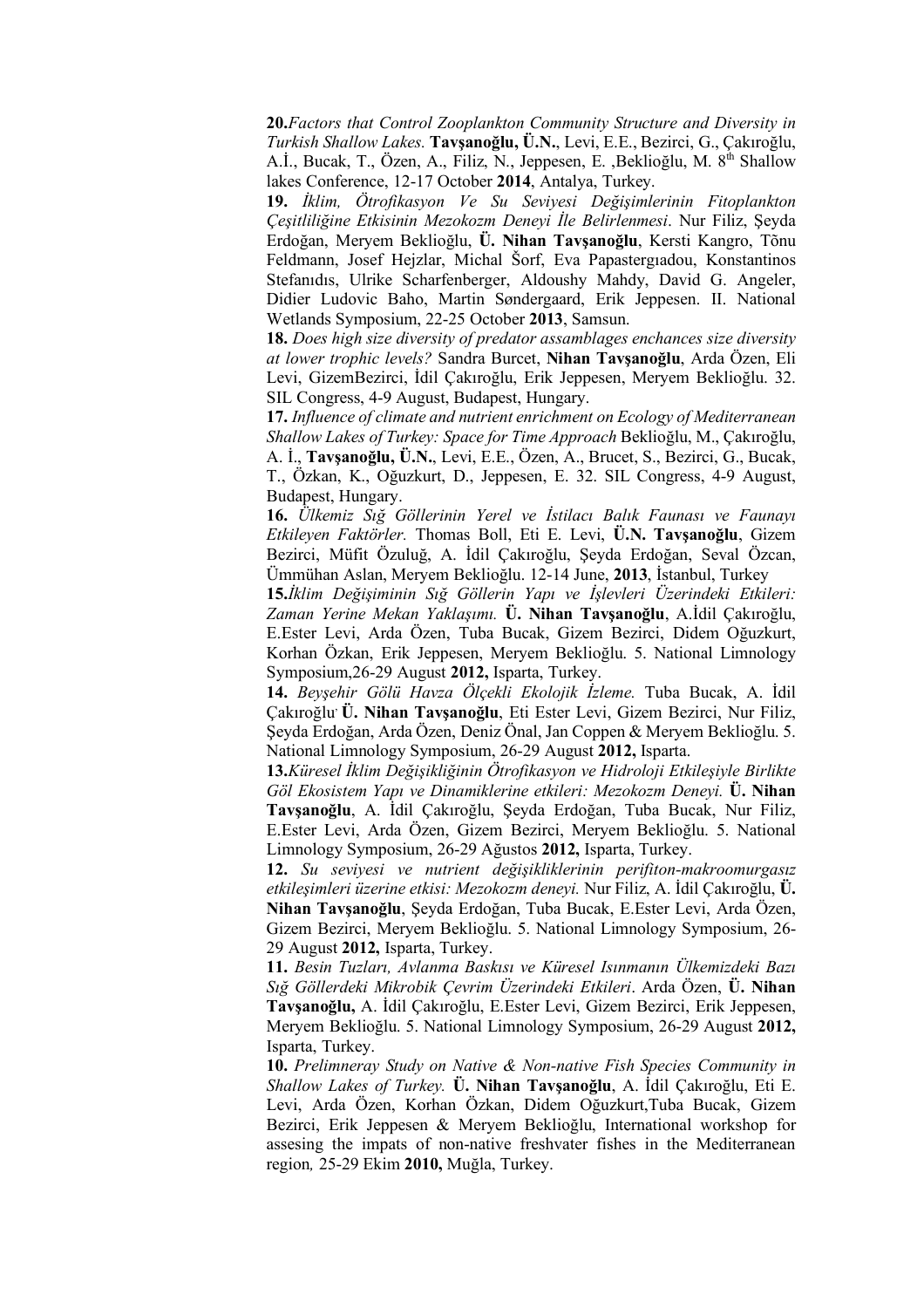**9.** *Modelling the relationship between climate-vector organism-malaria using GIS tools in malaria endemic region of Turkey.* **U. Nihan Tavsanoglu**, Selim Sualp Caglar, Cagasan Karacaoglu.  $17<sup>th</sup>$  European Society for Vector Ecology Conference, 13-17 Eylül, **2010,** Wroclaw, Poland.

**8.** *Role of nutrients and climate on functioning of the Turkish shallow lakes.*  Meryem Beklioglu, **Nihan Tavşanoglu**, İdil Çakıroglu, Arda Özen, Eti Levi, Korhan Özkan, Didem Oguzkurt, Mengü Türk, Tuğba Bucak, Erik Jeppesen. SEFS6, Symposium of European Freshwater Sciences 6, 17-21 August, **2009,** Sinaia, Romenia.

**7.** *Ülkemiz sığ göllerin ekolojik yapısında besin tuzu ve iklimin etkisinin zaman yerine mekan yaklaşımıyla belirlenmesi.* Meryem Beklioğlu, **Nihan Tavşanoglu**, İdil Çakıroglu, Arda Özen, Eti Levi, Korhan Özkan, Didem Oguzkurt, Tuğba Bucak, Erik Jeppesen. IX. National Ecology and Environment Congress, 7-9 September**, 2009**, Ürgüp, Nevşehir.

**6.** *Türkiye'deki sığ göllerde zooplanktonun günlük Yatay ve dikey dağılımları.* **Ü.Nihan Tavşanoğlu**, Arda Özen, Erik Jeppesen, Meryem Beklioğlu. IX. National Ecology and Environment Congress, 7-9 September, 2009, Ürgüp, Nevsehir.

**5.** *Role of nutrients and climate on functioning of the Turkish shallow lakes usung space for time substitute approach*. Beklioğlu, M.; Özen, A.; Çakıroğlu, I. ; **Tavşanoğlu, N.**; Oğuzkurt, D.; Özkan, K.; Levi, E.; Jeppesen, E., 2008. In: Abstract book of VI Shallow lakes Conference, November 23-28, Punta DelEste, Uruguay.

**4.** *Diel Horizontal and vertical distribution of zooplankton and refuge effect of macrophyte in warm-climate Turkish lakes***. Tavşanoğlu, N.**; Özen, A. ; Jeppesen, E.; Beklioğlu, M., 2008.. In: Abstract book of VI Shallow lakes Conference, November 23-28, Punta DelEste, Uruguay (in English).

**3.** *Balık Avlanma Baskısı Karşısında Zooplanktonun Günlük Dikey/Yatay Göç Stratejilerinin Rolü.* **Nihan Tavşanoğlu**, Erik Jeppesen ve Meryem Beklioğlu. 3rd. National Limnology Symposium 27-29 August **2008,** Urla, İzmir.

**2.** *Past to present and to future: Ecology of Turkish Shallow lakes. International Paleoclimatology Workshop*, M. Beklioglu, A. İdil Çakıroglu, E. Levi, **N. Tavşanoğlu**, Arda Özen, E. Jeppesen, Susanne Lildal Amsinck, K. Özkan, Lisa Doner. 20-23 October, **2008,** Van, Turkey.

**1.** *Şanlıurfa ilinde sıtma vektörü Anopheles sacharovi Favre'nin vektör kapasitesi.* **Yazgan-Tavşanoğlu, Ü.N.**, Çağlar, S.S., In: XVIII. National Biology Congress, 26-30 June, **2006.** Kuşadası, Aydın.

**PRESENTATIONS POSTER 10.** *Determinants of phytoplankyon size structure in warm, shallow lakes.* Şeyda Erdoğan, Elena Litchman, Elizabeth T. Miller, **Ü.Nihan Tavşanoğlu,** Meryem Beklioğlu. 3rd. Ecology and Evolutionary Biology Symposium, 31 Ağustos-1 Eylül **2016,** Ankara, Turkey.

> **9.** *Modeling future ecosystem services of Lake Beyşehir.* Tuba Bucak, Dennis Trolle, Şeyda Erdoğan, Ayşe İdil Çakıroğlu, **Ülkü Nihan Tavşanoğlu,** Gizem Bezirci, Meryem Beklioğlu. 3<sup>rd</sup>. Ecology and Evolutionary Biology Symposium, 31 Ağustos-1 Eylül **2016**, Ankara, Turkey.

> **8.** *Impact of climate change on the hydrological and nutrient balance of a shallow Mediterranean lake using catchment and lake modelling approaches.* Jan Coppens, Tuba Bucak, **Ü. Nihan Tavşanoğlu**, Dennis Trolle, Meryem BeklioğluASLO Aquatic Science Meeting, Spain, **2015**. Abstract no: 26724

> **7.** *Comparing ecological structure of Turkish shallow lakes between the seasons, and wet & dry years.* Çağan, A.S., Levi, E.E., Bezirci, G., Erdoğan, Ş., **Tavşanoğlu, Ü.N.**, Beklioğlu, M. 8th Shallowlakes Conference, 12-17 October 2014, Antalya, Turkey.